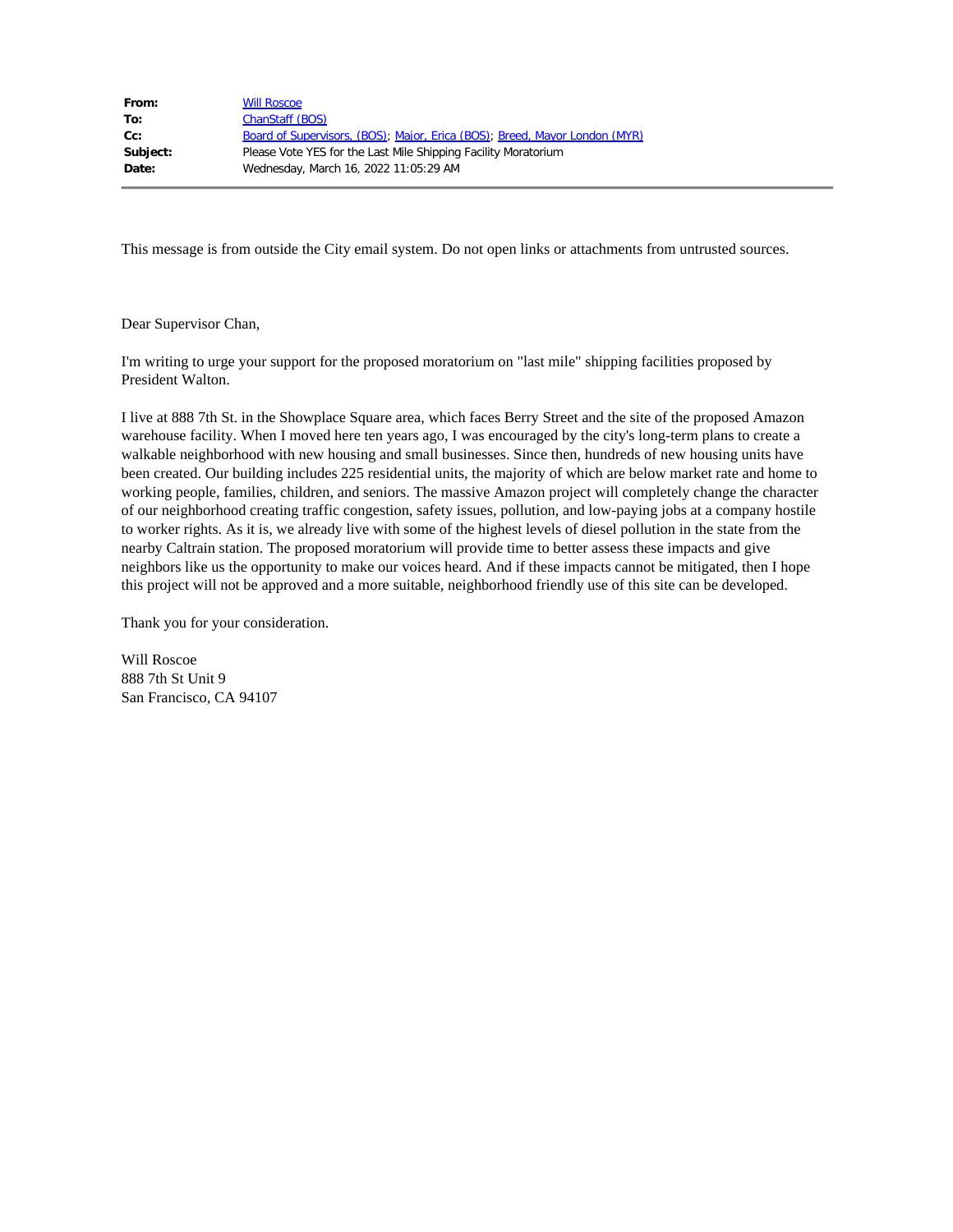| From:    | <b>Will Roscoe</b>                                                         |
|----------|----------------------------------------------------------------------------|
| To:      | Stefani, Catherine (BOS)                                                   |
| $Cc$ :   | Board of Supervisors, (BOS); Major, Erica (BOS); Breed, Mayor London (MYR) |
| Subject: | Please Vote YES for the Last Mile Shipping Facility Moratorium             |
| Date:    | Wednesday, March 16, 2022 11:05:29 AM                                      |
|          |                                                                            |

Dear Supervisor Stefani,

I'm writing to urge your support for the proposed moratorium on "last mile" shipping facilities proposed by President Walton.

I live at 888 7th St. in the Showplace Square area, which faces Berry Street and the site of the proposed Amazon warehouse facility. When I moved here ten years ago, I was encouraged by the city's long-term plans to create a walkable neighborhood with new housing and small businesses. Since then, hundreds of new housing units have been created. Our building includes 225 residential units, the majority of which are below market rate and home to working people, families, children, and seniors. The massive Amazon project will completely change the character of our neighborhood creating traffic congestion, safety issues, pollution, and low-paying jobs at a company hostile to worker rights. As it is, we already live with some of the highest levels of diesel pollution in the state from the nearby Caltrain station. The proposed moratorium will provide time to better assess these impacts and give neighbors like us the opportunity to make our voices heard. And if these impacts cannot be mitigated, then I hope this project will not be approved and a more suitable, neighborhood friendly use of this site can be developed.

Thank you for your consideration.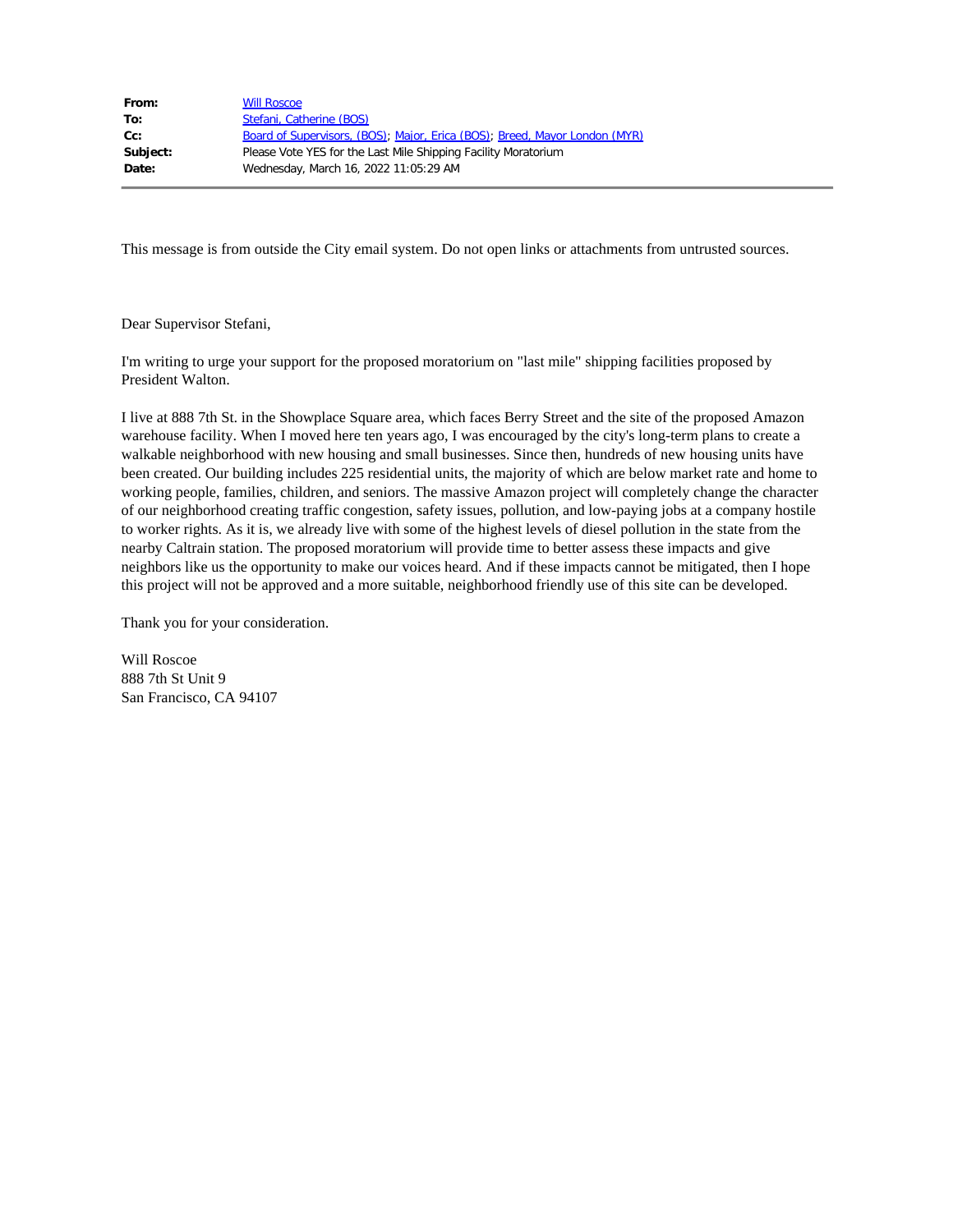| From:    | <b>Will Roscoe</b>                                                         |
|----------|----------------------------------------------------------------------------|
| To:      | Preston, Dean (BOS)                                                        |
| $Cc$ :   | Board of Supervisors, (BOS); Major, Erica (BOS); Breed, Mayor London (MYR) |
| Subject: | Please Vote YES for the Last Mile Shipping Facility Moratorium             |
| Date:    | Wednesday, March 16, 2022 11:05:32 AM                                      |
|          |                                                                            |

Dear Supervisor Preston,

I'm writing to urge your support for the proposed moratorium on "last mile" shipping facilities proposed by President Walton.

I live at 888 7th St. in the Showplace Square area, which faces Berry Street and the site of the proposed Amazon warehouse facility. When I moved here ten years ago, I was encouraged by the city's long-term plans to create a walkable neighborhood with new housing and small businesses. Since then, hundreds of new housing units have been created. Our building includes 225 residential units, the majority of which are below market rate and home to working people, families, children, and seniors. The massive Amazon project will completely change the character of our neighborhood creating traffic congestion, safety issues, pollution, and low-paying jobs at a company hostile to worker rights. As it is, we already live with some of the highest levels of diesel pollution in the state from the nearby Caltrain station. The proposed moratorium will provide time to better assess these impacts and give neighbors like us the opportunity to make our voices heard. And if these impacts cannot be mitigated, then I hope this project will not be approved and a more suitable, neighborhood friendly use of this site can be developed.

Thank you for your consideration.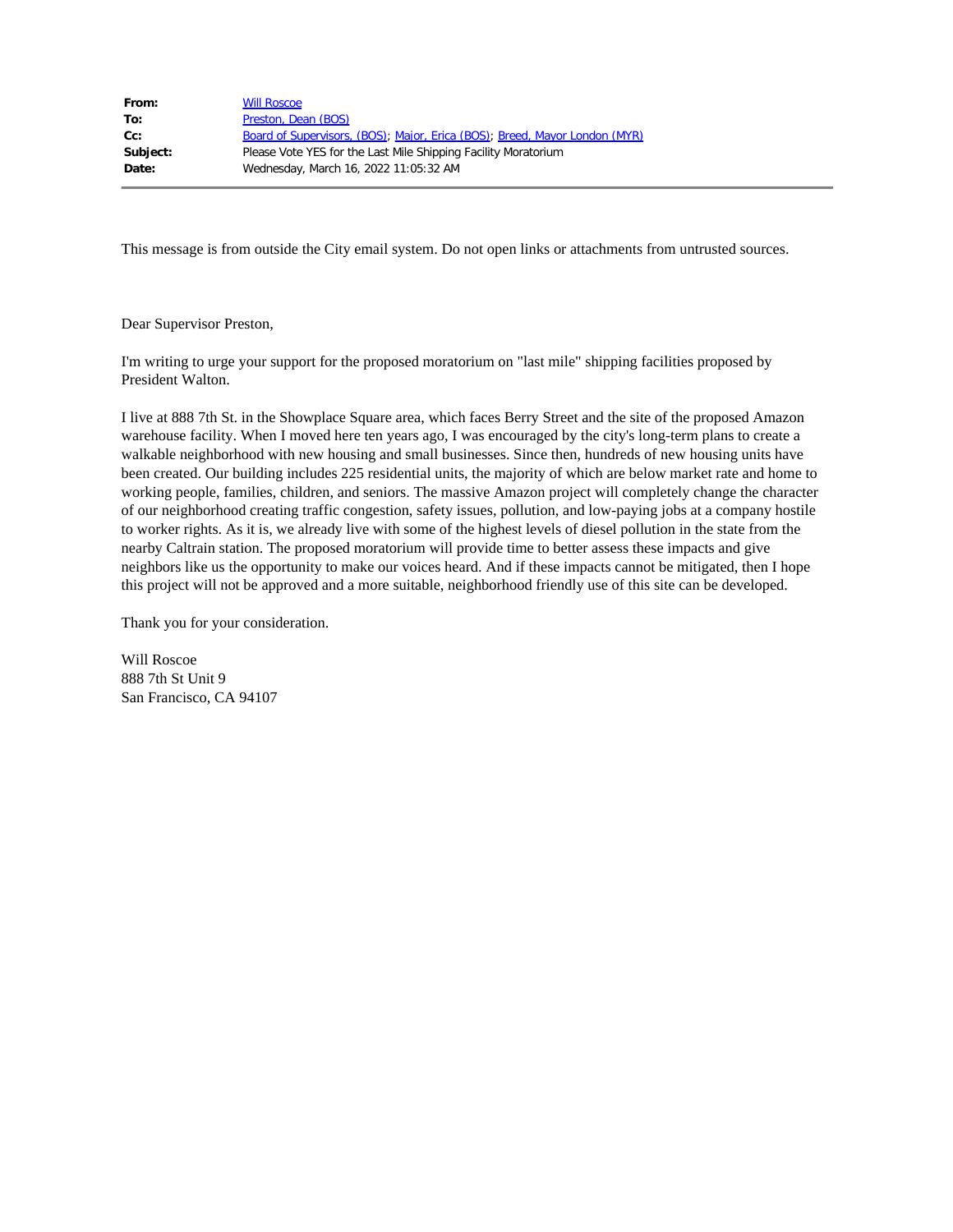| From:    | <b>Will Roscoe</b>                                                         |
|----------|----------------------------------------------------------------------------|
| To:      | MandelmanStaff, [BOS]                                                      |
| $Cc$ :   | Board of Supervisors, (BOS); Major, Erica (BOS); Breed, Mayor London (MYR) |
| Subject: | Please Vote YES for the Last Mile Shipping Facility Moratorium             |
| Date:    | Wednesday, March 16, 2022 11:05:39 AM                                      |
|          |                                                                            |

Dear Supervisor Mandelman,

I'm writing to urge your support for the proposed moratorium on "last mile" shipping facilities proposed by President Walton.

I live at 888 7th St. in the Showplace Square area, which faces Berry Street and the site of the proposed Amazon warehouse facility. When I moved here ten years ago, I was encouraged by the city's long-term plans to create a walkable neighborhood with new housing and small businesses. Since then, hundreds of new housing units have been created. Our building includes 225 residential units, the majority of which are below market rate and home to working people, families, children, and seniors. The massive Amazon project will completely change the character of our neighborhood creating traffic congestion, safety issues, pollution, and low-paying jobs at a company hostile to worker rights. As it is, we already live with some of the highest levels of diesel pollution in the state from the nearby Caltrain station. The proposed moratorium will provide time to better assess these impacts and give neighbors like us the opportunity to make our voices heard. And if these impacts cannot be mitigated, then I hope this project will not be approved and a more suitable, neighborhood friendly use of this site can be developed.

Thank you for your consideration.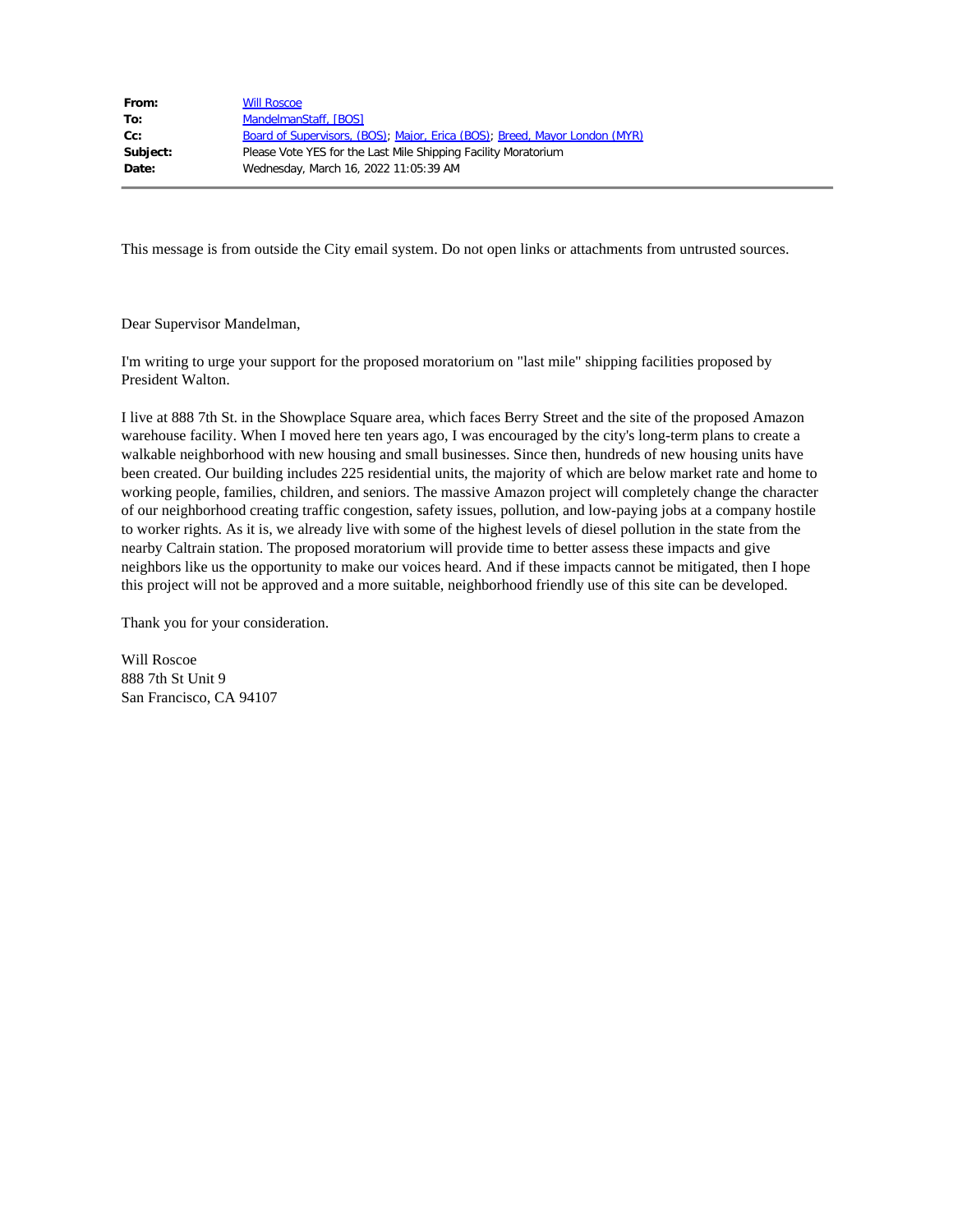| From:    | <b>Will Roscoe</b>                                                         |
|----------|----------------------------------------------------------------------------|
| To:      | Haney, Matt (BOS)                                                          |
| $Cc$ :   | Board of Supervisors, (BOS); Major, Erica (BOS); Breed, Mayor London (MYR) |
| Subject: | Please Vote YES for the Last Mile Shipping Facility Moratorium             |
| Date:    | Wednesday, March 16, 2022 11:05:39 AM                                      |
|          |                                                                            |

Dear Supervisor Haney,

I'm writing to urge your support for the proposed moratorium on "last mile" shipping facilities proposed by President Walton.

I live at 888 7th St. in the Showplace Square area, which faces Berry Street and the site of the proposed Amazon warehouse facility. When I moved here ten years ago, I was encouraged by the city's long-term plans to create a walkable neighborhood with new housing and small businesses. Since then, hundreds of new housing units have been created. Our building includes 225 residential units, the majority of which are below market rate and home to working people, families, children, and seniors. The massive Amazon project will completely change the character of our neighborhood creating traffic congestion, safety issues, pollution, and low-paying jobs at a company hostile to worker rights. As it is, we already live with some of the highest levels of diesel pollution in the state from the nearby Caltrain station. The proposed moratorium will provide time to better assess these impacts and give neighbors like us the opportunity to make our voices heard. And if these impacts cannot be mitigated, then I hope this project will not be approved and a more suitable, neighborhood friendly use of this site can be developed.

Thank you for your consideration.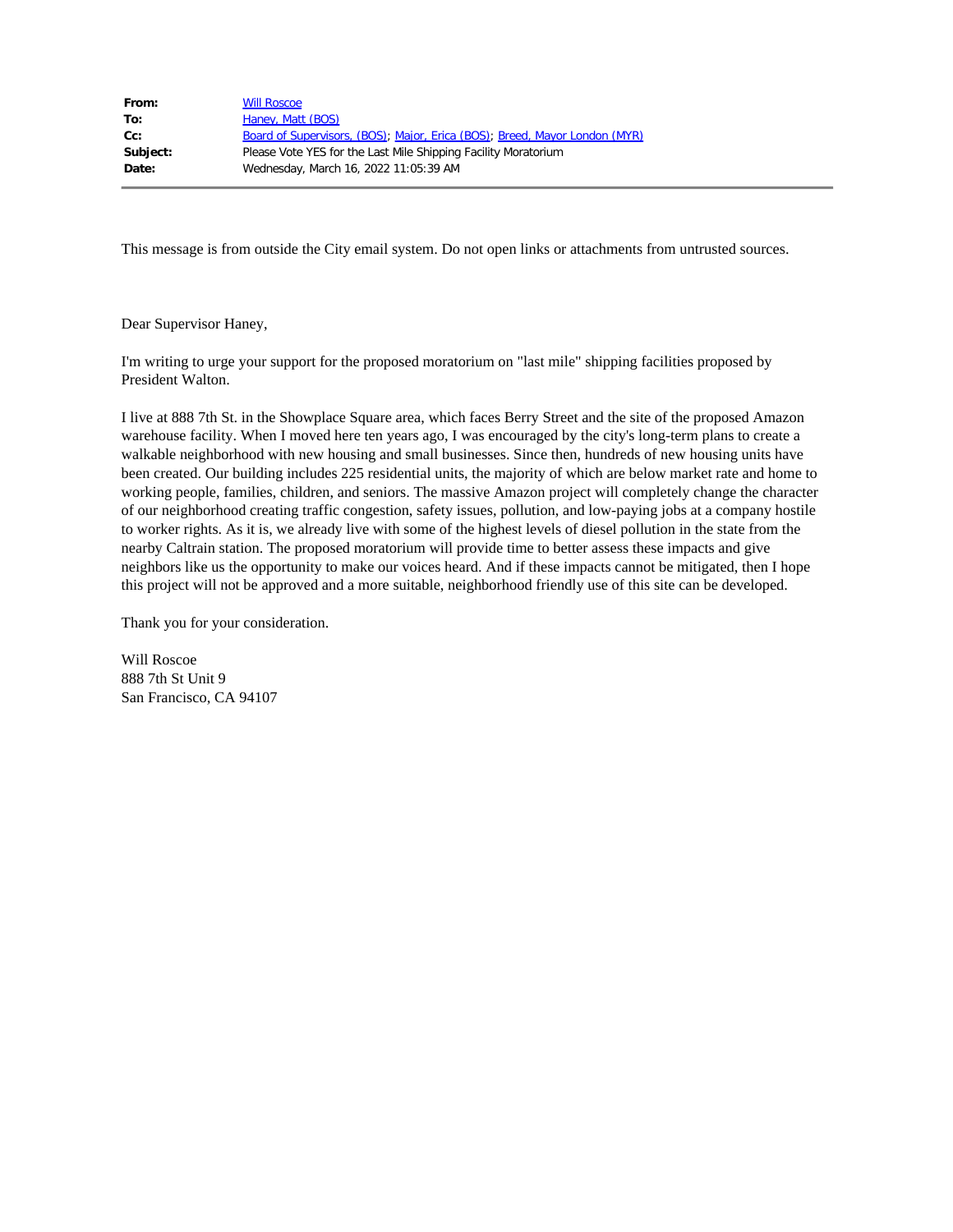| From:    | <b>Will Roscoe</b>                                                         |
|----------|----------------------------------------------------------------------------|
| To:      | Mar, Gordon (BOS)                                                          |
| $Cc$ :   | Board of Supervisors, (BOS); Major, Erica (BOS); Breed, Mayor London (MYR) |
| Subject: | Please Vote YES for the Last Mile Shipping Facility Moratorium             |
| Date:    | Wednesday, March 16, 2022 11:05:40 AM                                      |
|          |                                                                            |

Dear Supervisor Mar,

I'm writing to urge your support for the proposed moratorium on "last mile" shipping facilities proposed by President Walton.

I live at 888 7th St. in the Showplace Square area, which faces Berry Street and the site of the proposed Amazon warehouse facility. When I moved here ten years ago, I was encouraged by the city's long-term plans to create a walkable neighborhood with new housing and small businesses. Since then, hundreds of new housing units have been created. Our building includes 225 residential units, the majority of which are below market rate and home to working people, families, children, and seniors. The massive Amazon project will completely change the character of our neighborhood creating traffic congestion, safety issues, pollution, and low-paying jobs at a company hostile to worker rights. As it is, we already live with some of the highest levels of diesel pollution in the state from the nearby Caltrain station. The proposed moratorium will provide time to better assess these impacts and give neighbors like us the opportunity to make our voices heard. And if these impacts cannot be mitigated, then I hope this project will not be approved and a more suitable, neighborhood friendly use of this site can be developed.

Thank you for your consideration.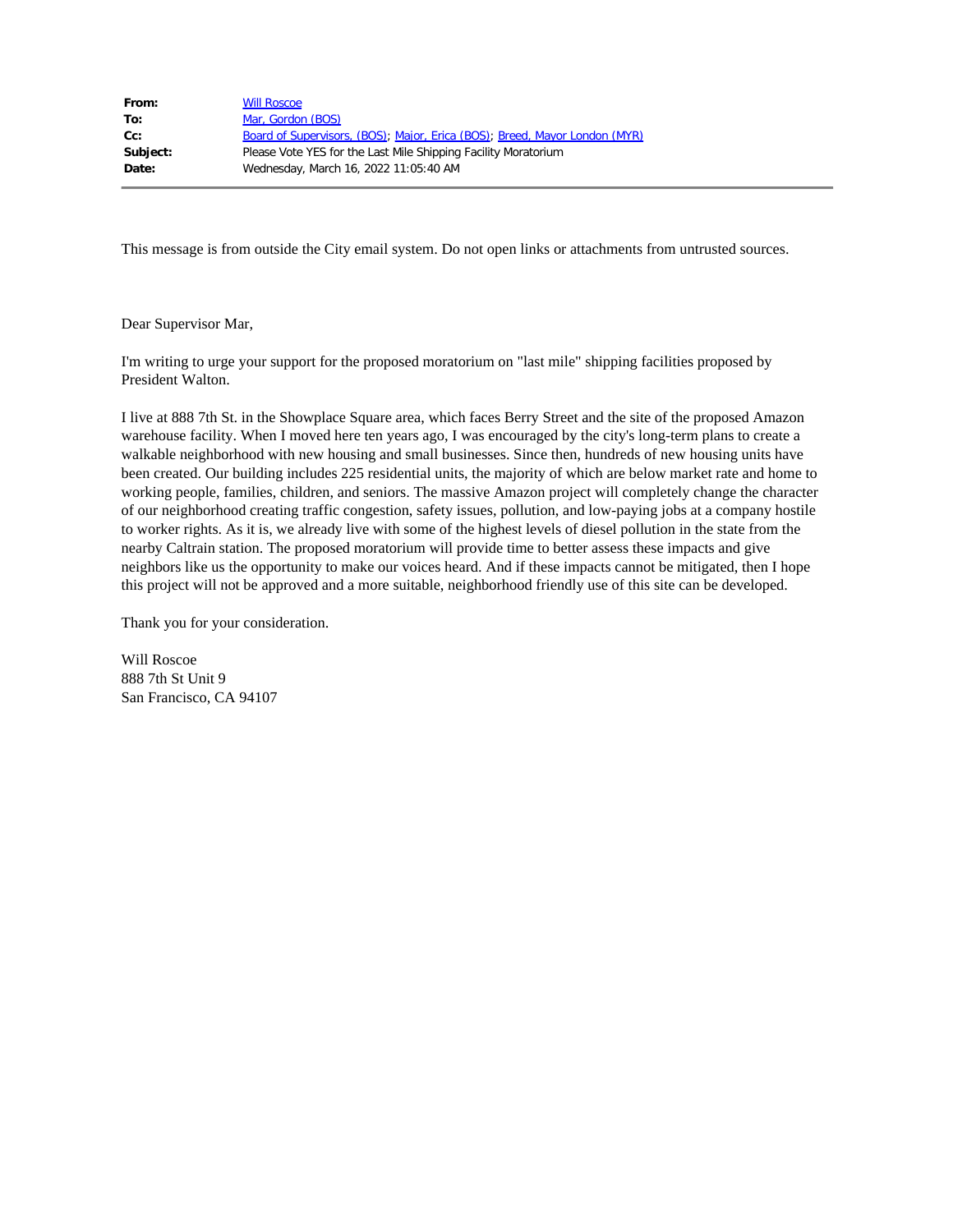| From:    | <b>Will Roscoe</b>                                                         |
|----------|----------------------------------------------------------------------------|
| To:      | Walton, Shamann (BOS)                                                      |
| $Cc$ :   | Board of Supervisors, (BOS); Major, Erica (BOS); Breed, Mayor London (MYR) |
| Subject: | Please Vote YES for the Last Mile Shipping Facility Moratorium             |
| Date:    | Wednesday, March 16, 2022 11:05:41 AM                                      |
|          |                                                                            |

Dear Supervisor Walton,

I'm writing in support of you proposed moratorium on "last mile" shipping facilities.

I live at 888 7th St. in the Showplace Square area, which faces Berry Street and the site of the proposed Amazon warehouse facility. When I moved here ten years ago, I was encouraged by the city's long-term plans to create a walkable neighborhood with new housing and small businesses. Since then, hundreds of new housing units have been created. Our building includes 225 residential units, the majority of which are below market rate and home to working people, families, children, and seniors. The massive Amazon project will completely change the character of our neighborhood creating traffic congestion, safety issues, pollution, and low-paying jobs at a company hostile to worker rights. As it is, we already live with some of the highest levels of diesel pollution in the state from the nearby Caltrain station. The proposed moratorium will provide time to better assess these impacts and give neighbors like us the opportunity to make our voices heard. And if these impacts cannot be mitigated, then I hope this project will not be approved and a more suitable, neighborhood friendly use of this site can be developed.

Thank you for advancing this legislation!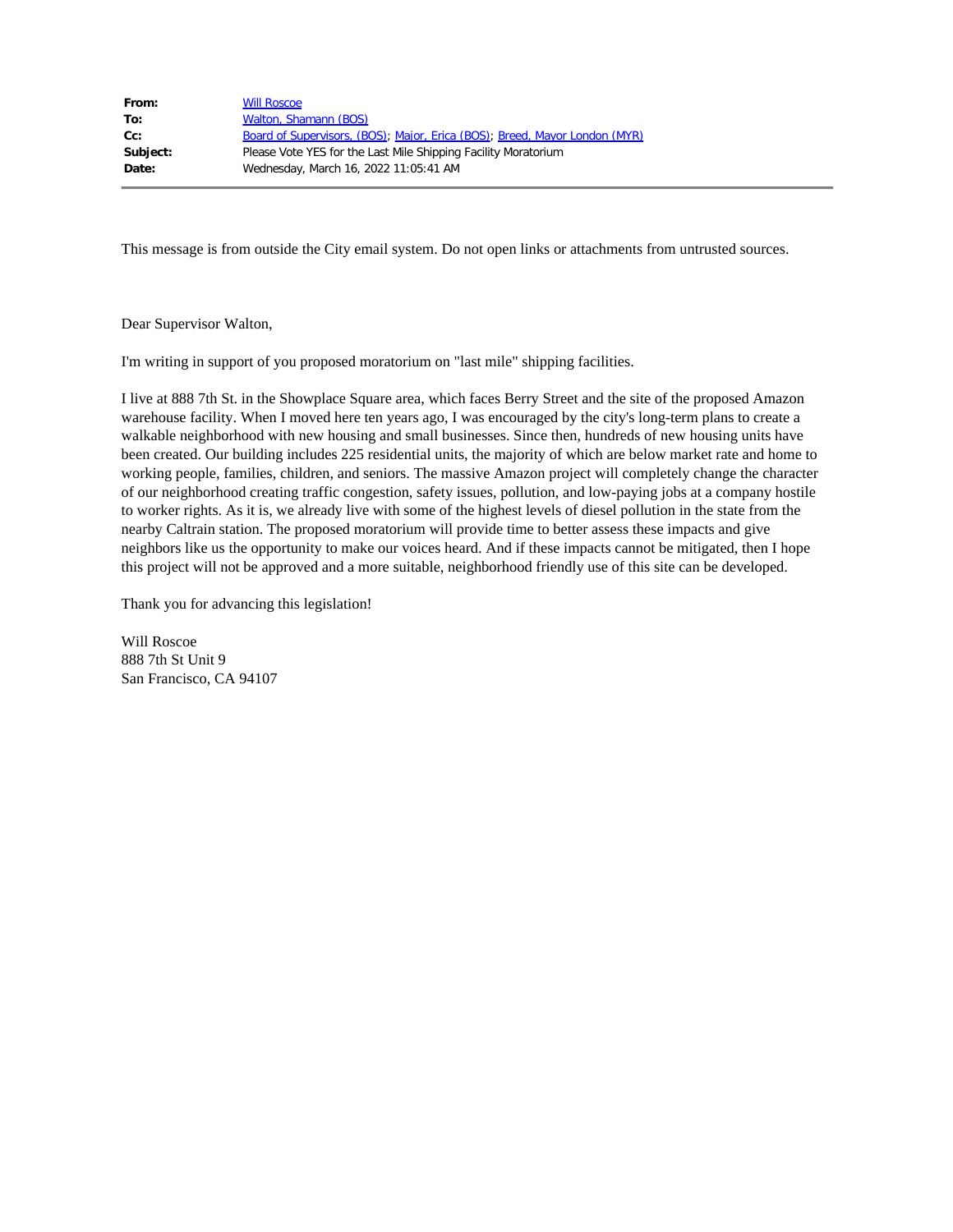| From:    | <b>Will Roscoe</b>                                                         |
|----------|----------------------------------------------------------------------------|
| To:      | MelgarStaff (BOS)                                                          |
| $Cc$ :   | Board of Supervisors, (BOS); Major, Erica (BOS); Breed, Mayor London (MYR) |
| Subject: | Please Vote YES for the Last Mile Shipping Facility Moratorium             |
| Date:    | Wednesday, March 16, 2022 11:05:42 AM                                      |
|          |                                                                            |

Dear Supervisor Melgar,

I'm writing to urge your support for the proposed moratorium on "last mile" shipping facilities proposed by President Walton.

I live at 888 7th St. in the Showplace Square area, which faces Berry Street and the site of the proposed Amazon warehouse facility. When I moved here ten years ago, I was encouraged by the city's long-term plans to create a walkable neighborhood with new housing and small businesses. Since then, hundreds of new housing units have been created. Our building includes 225 residential units, the majority of which are below market rate and home to working people, families, children, and seniors. The massive Amazon project will completely change the character of our neighborhood creating traffic congestion, safety issues, pollution, and low-paying jobs at a company hostile to worker rights. As it is, we already live with some of the highest levels of diesel pollution in the state from the nearby Caltrain station. The proposed moratorium will provide time to better assess these impacts and give neighbors like us the opportunity to make our voices heard. And if these impacts cannot be mitigated, then I hope this project will not be approved and a more suitable, neighborhood friendly use of this site can be developed.

Thank you for your consideration.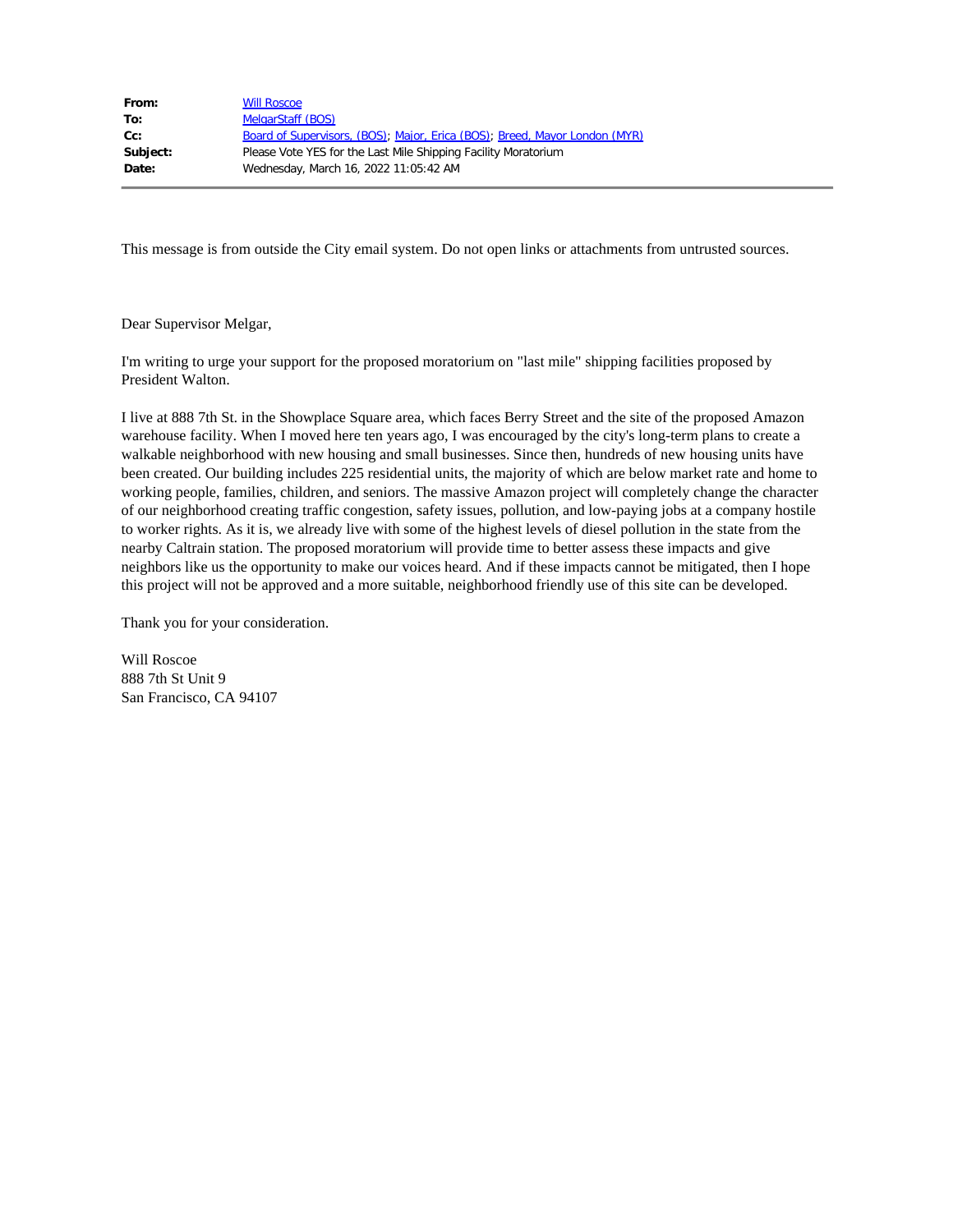| From:    | <b>Will Roscoe</b>                                                         |
|----------|----------------------------------------------------------------------------|
| To:      | Safai, Ahsha (BOS)                                                         |
| $Cc$ :   | Board of Supervisors, (BOS); Major, Erica (BOS); Breed, Mayor London (MYR) |
| Subject: | Please Vote YES for the Last Mile Shipping Facility Moratorium             |
| Date:    | Wednesday, March 16, 2022 11:05:43 AM                                      |
|          |                                                                            |

Dear Supervisor Safai,

I'm writing to urge your support for the proposed moratorium on "last mile" shipping facilities proposed by President Walton.

I live at 888 7th St. in the Showplace Square area, which faces Berry Street and the site of the proposed Amazon warehouse facility. When I moved here ten years ago, I was encouraged by the city's long-term plans to create a walkable neighborhood with new housing and small businesses. Since then, hundreds of new housing units have been created. Our building includes 225 residential units, the majority of which are below market rate and home to working people, families, children, and seniors. The massive Amazon project will completely change the character of our neighborhood creating traffic congestion, safety issues, pollution, and low-paying jobs at a company hostile to worker rights. As it is, we already live with some of the highest levels of diesel pollution in the state from the nearby Caltrain station. The proposed moratorium will provide time to better assess these impacts and give neighbors like us the opportunity to make our voices heard. And if these impacts cannot be mitigated, then I hope this project will not be approved and a more suitable, neighborhood friendly use of this site can be developed.

Thank you for your consideration.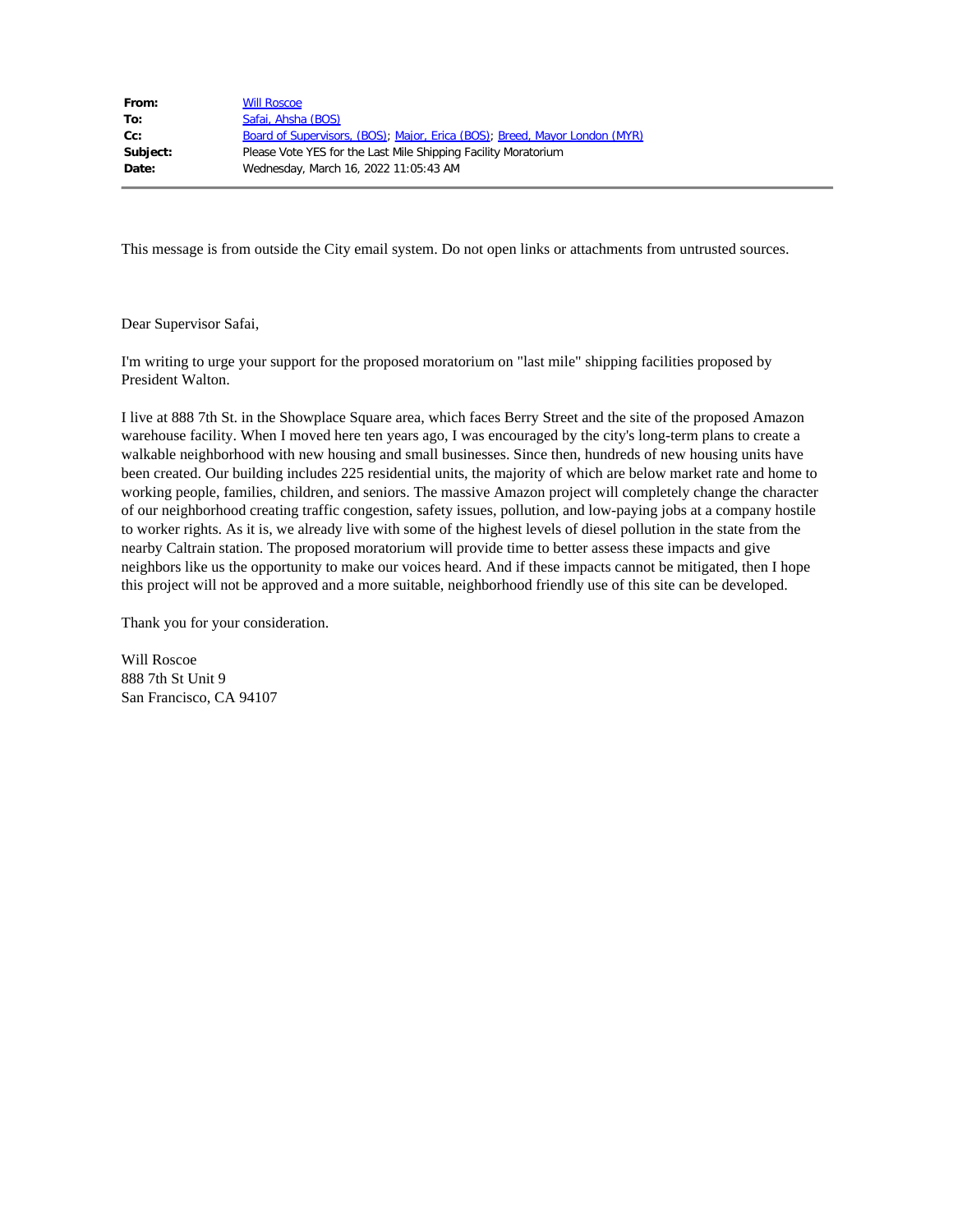| <b>Will Roscoe</b>                                             |
|----------------------------------------------------------------|
| Peskin, Aaron (BOS)                                            |
| Please Vote YES for the Last Mile Shipping Facility Moratorium |
| Wednesday, March 16, 2022 11:05:47 AM                          |
|                                                                |

Dear Supervisor Peskin,

I'm writing to urge your support for the proposed moratorium on "last mile" shipping facilities proposed by President Walton.

I live at 888 7th St. in the Showplace Square area, which faces Berry Street and the site of the proposed Amazon warehouse facility. When I moved here ten years ago, I was encouraged by the city's long-term plans to create a walkable neighborhood with new housing and small businesses. Since then, hundreds of new housing units have been created. Our building includes 225 residential units, the majority of which are below market rate and home to working people, families, children, and seniors. The massive Amazon project will completely change the character of our neighborhood creating traffic congestion, safety issues, pollution, and low-paying jobs at a company hostile to worker rights. As it is, we already live with some of the highest levels of diesel pollution in the state from the nearby Caltrain station. The proposed moratorium will provide time to better assess these impacts and give neighbors like us the opportunity to make our voices heard. And if these impacts cannot be mitigated, then I hope this project will not be approved and a more suitable, neighborhood friendly use of this site can be developed.

Thank you for your consideration.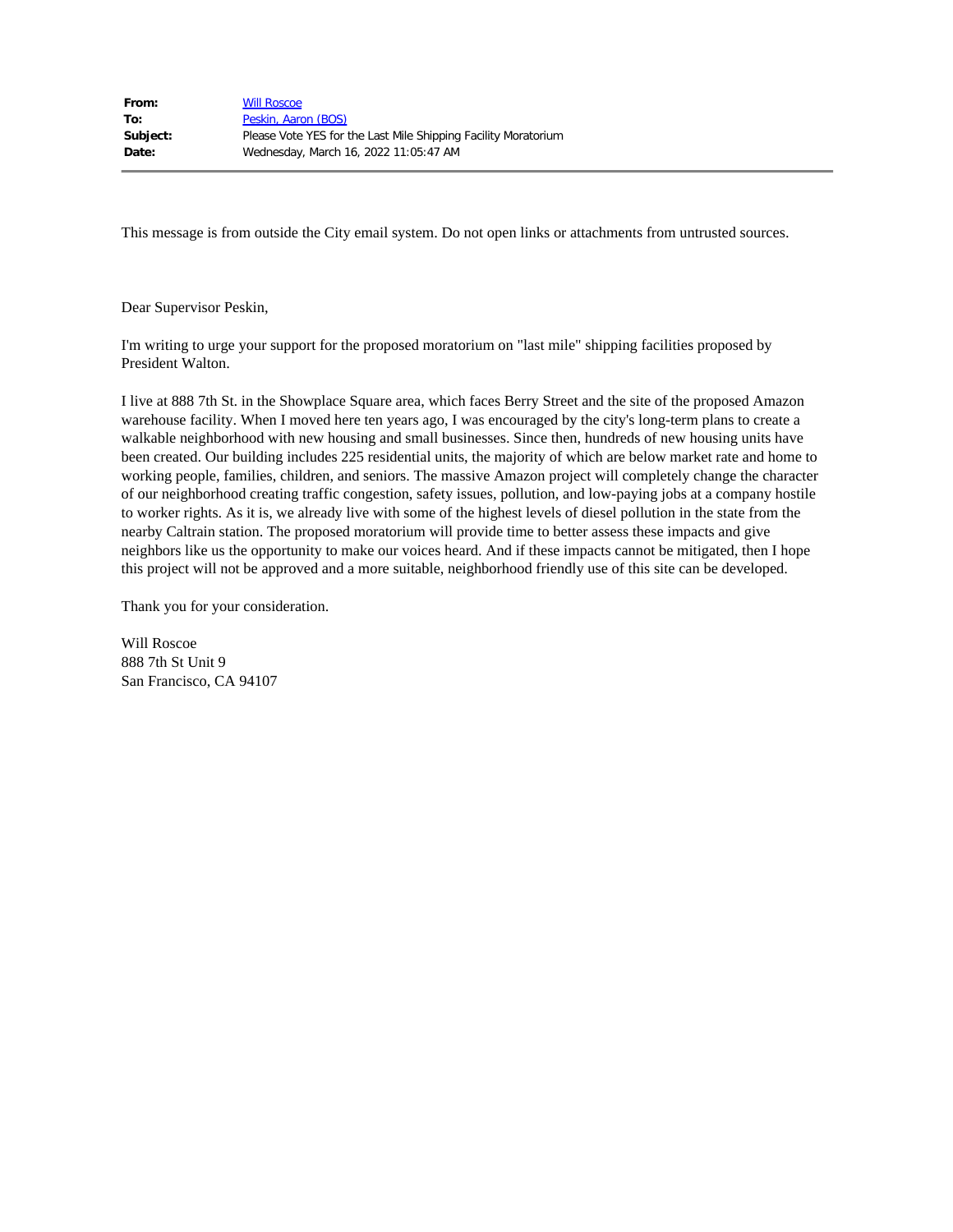| From:    | <b>Will Roscoe</b>                                                         |
|----------|----------------------------------------------------------------------------|
| To:      | Ronen, Hillary                                                             |
| $Cc$ :   | Board of Supervisors, (BOS); Major, Erica (BOS); Breed, Mayor London (MYR) |
| Subject: | Please Vote YES for the Last Mile Shipping Facility Moratorium             |
| Date:    | Wednesday, March 16, 2022 11:16:40 AM                                      |
|          |                                                                            |

Dear Supervisor Ronen,

I'm writing to urge your support for the proposed moratorium on "last mile" shipping facilities proposed by President Walton.

I live at 888 7th St. in the Showplace Square area, which faces Berry Street and the site of the proposed Amazon warehouse facility. When I moved here ten years ago, I was encouraged by the city's long-term plans to create a walkable neighborhood with new housing and small businesses. Since then, hundreds of new housing units have been created. Our building includes 225 residential units, the majority of which are below market rate and home to working people, families, children, and seniors. The massive Amazon project will completely change the character of our neighborhood creating traffic congestion, safety issues, pollution, and low-paying jobs at a company hostile to worker rights. As it is, we already live with some of the highest levels of diesel pollution in the state from the nearby Caltrain station. The proposed moratorium will provide time to better assess these impacts and give neighbors like us the opportunity to make our voices heard. And if these impacts cannot be mitigated, then I hope this project will not be approved and a more suitable, neighborhood friendly use of this site can be developed.

Thank you for your consideration.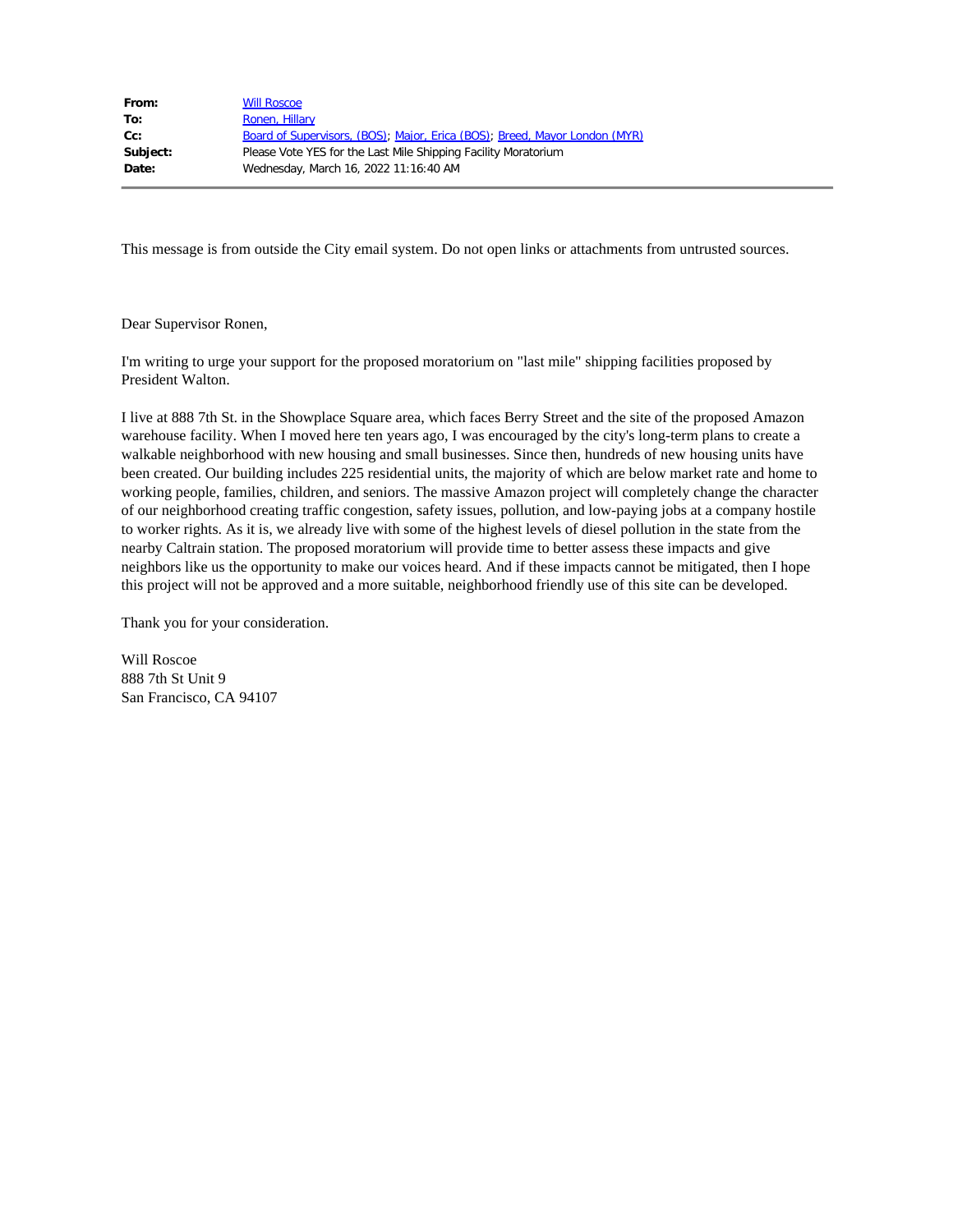| Major, Erica (BOS)                                                 |
|--------------------------------------------------------------------|
| Will Roscoe; Board of Supervisors, (BOS)                           |
| RE: Please Vote YES for the Last Mile Shipping Facility Moratorium |
| Wednesday, March 16, 2022 12:39:55 PM                              |
|                                                                    |

Thank you Will for your testimony. Please note if you submit it to Board.of.Supervisors@sfgov.org it is submitted to the full Board. I noticed you submitted it to each individual Supervisor. Just an FYI that is our email to streamline it to Clerk of where the legislation is assigned to and the full Board.

ERICA MAJOR Assistant Clerk Board of Supervisors 1 Dr. Carlton B. Goodlett Place, City Hall, Room 244 San Francisco, CA 94102 Phone: (415) 554-4441 | Fax: (415) 554-5163 Erica.Major@sfgov.org | www.sfbos.org

(VIRTUAL APPOINTMENTS) To schedule a "virtual" meeting with me (on Microsoft Teams), please ask and I can answer your questions in real time.

Due to the current COVID-19 health emergency and the Shelter in Place Order, the Office of the Clerk of the Board is working remotely while providing complete access to the legislative process and our services.

Click HERE to complete a Board of Supervisors Customer Service Satisfaction form.

The Legislative Research Center provides 24-hour access to Board of Supervisors legislation, and archived matters since August 1998.

 $\sim$   $\sim$   $\sim$   $\sim$   $\sim$ 

Disclosures: Personal information that is provided in communications to the Board of Supervisors is subject to disclosure under the California Public Records Act and the San Francisco Sunshine Ordinance. Personal information provided will not be redacted. Members of the public are not required to provide personal identifying information when they communicate with the Board of Supervisors and its committees. All written or oral communications that members of the public submit to the Clerk's Office regarding pending legislation or hearings will be made available to all members of the public for inspection and copying. The Clerk's Office does not redact any information from these submissions. This means that personal information—including names, phone numbers, addresses and similar information that a member of the public elects to submit to the Board and its committees—may appear on the Board of Supervisors website or in other public documents that members of the public may inspect or copy.

-----Original Message----- From: Will Roscoe <willrsf@sbcglobal.net> Sent: Wednesday, March 16, 2022 11:04 AM To: Stefani, Catherine (BOS) <catherine.stefani@sfgov.org> Cc: Board of Supervisors, (BOS) <br/>board.of.supervisors@sfgov.org>; Major, Erica (BOS) <erica.major@sfgov.org>; Breed, Mayor London (MYR) <mayorlondonbreed@sfgov.org> Subject: Please Vote YES for the Last Mile Shipping Facility Moratorium

This message is from outside the City email system. Do not open links or attachments from untrusted sources.

Dear Supervisor Stefani,

I'm writing to urge your support for the proposed moratorium on "last mile" shipping facilities proposed by